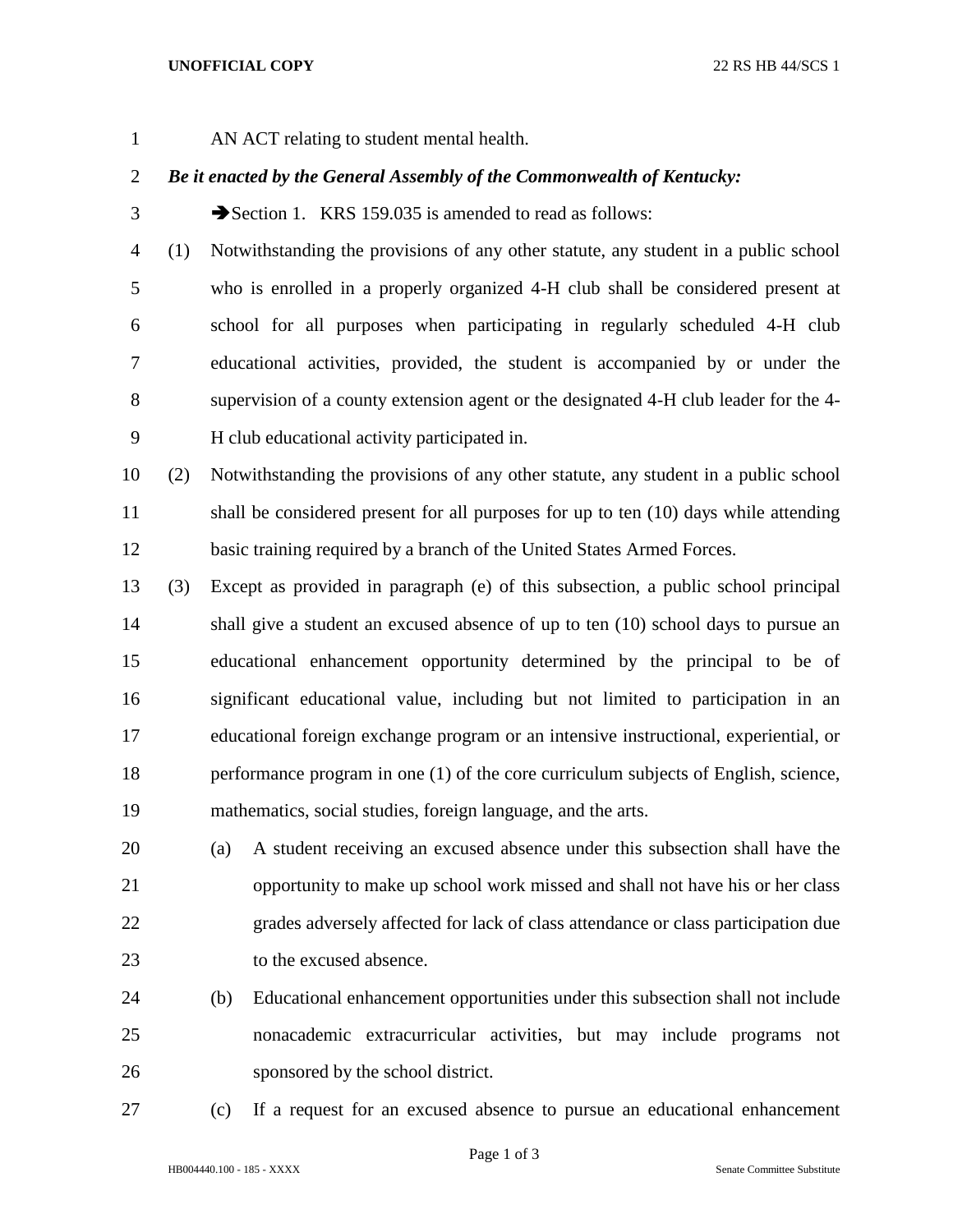opportunity is denied by a school principal, a student may appeal the decision to the district superintendent, who shall make a determination whether to uphold or alter the decision of the principal. If a superintendent upholds a principal's denial, a student may appeal the decision to the local board of education, which shall make a final determination. A principal, superintendent, and local board of education shall make their determinations based on the provisions of this subsection and the district's school attendance policies adopted in accordance with KRS 158.070 and KRS 159.150.

 (d) A student receiving an excused absence under the provisions of this subsection shall be considered present in school during the excused absence for the purposes of calculating average daily attendance as defined by KRS 157.320 under the Support Education Excellence in Kentucky program.

 (e) A student shall not be eligible to receive an excused absence under the provisions of this subsection for an absence during a school's testing window established for assessments of the state assessment developed under KRS 158.6453 or during a testing period established for the administration of additional district-wide assessments at the school, except if a principal determines that extenuating circumstances make an excused absence to pursue an educational enhancement opportunity appropriate.

 (4) (a) If a student's parent, de facto custodian, or other person with legal custody or control of the student is a member of the United States Armed Forces, including a member of a state National Guard or a Reserve component called to federal active duty, a public school principal shall give the student:

24 1. An excused absence for one (1) day when the member is deployed;

 2. An additional excused absence for one (1) day when the service member returns from deployment; and

3. Excused absences for up to ten (10) days for visitation when the member